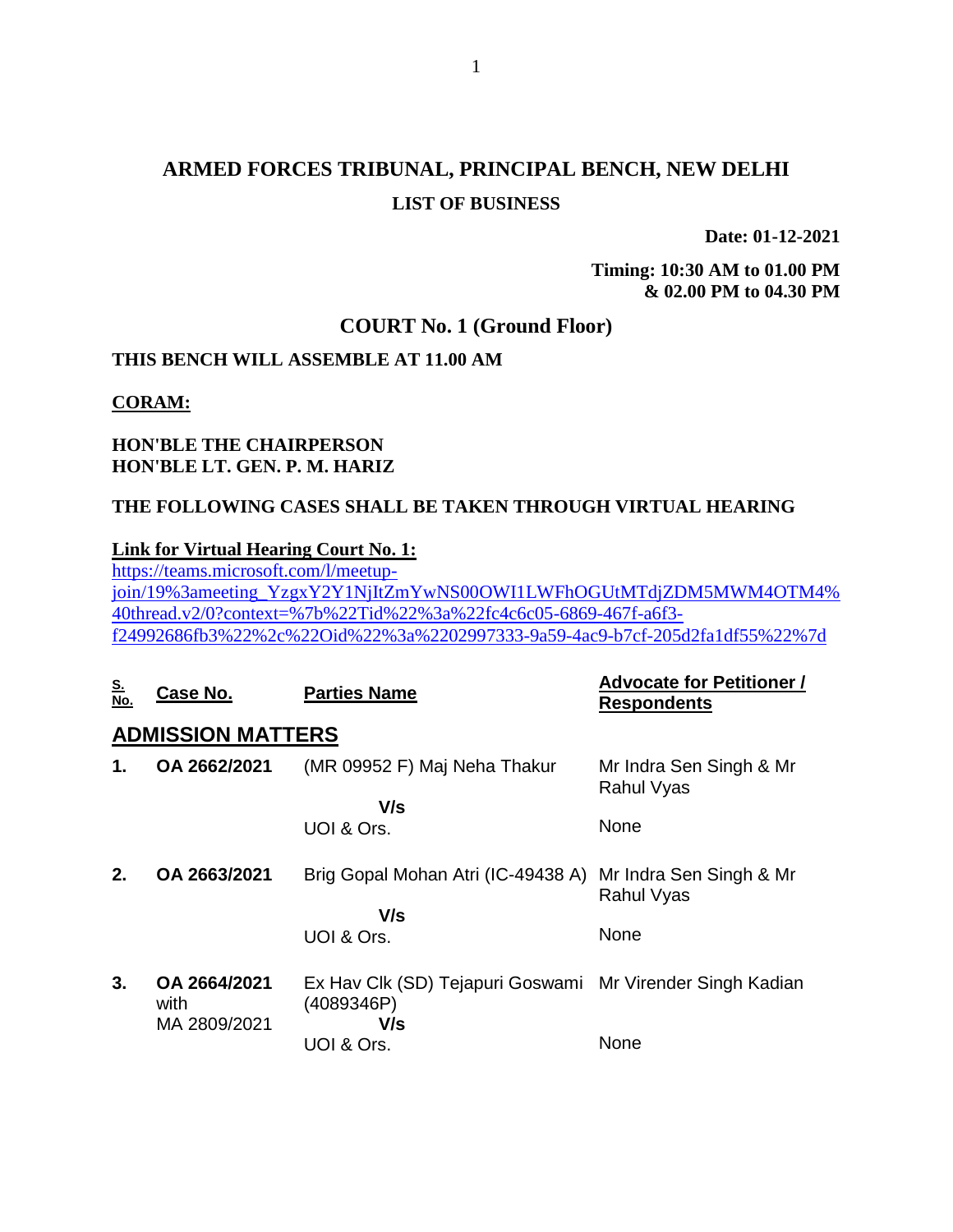| 4.  | OA 2665/2021                             | Maj Dibendu Ghosh (MS 17067P)<br>V/s                    | Mr Indra Sen Singh & Rahul<br>Vyas |
|-----|------------------------------------------|---------------------------------------------------------|------------------------------------|
|     |                                          | UOI & Ors.                                              | None                               |
| 5.  | OA 2666/2021                             | Maj Vidya Ravi (MR 09004X)                              | Mr Indra Sen Singh & Rahul<br>Vyas |
|     |                                          | V/s<br>UOI & Ors.                                       | None                               |
| 6.  | OA 2668/2021<br>with<br>MA 2820/2021     | Ex Nk (TS) Kepi Singh (14233199-<br>M)                  | Mr A K Chaudhary                   |
|     |                                          | V/s<br>UOI & Ors.                                       | None                               |
| 7.  | OA 2669/2021                             | Ex EA(P)/APP Rahul (508340-W)                           | Dr Janak Raj Rana                  |
|     |                                          | V/s<br>UOI & Ors.                                       | None                               |
| 8.  | OA 2670/2021                             | Cpl Ayush Maurya (No 949613-T)                          | Mr Ankur Chhibeer                  |
|     |                                          | V/s<br>UOI & Ors.                                       | None                               |
|     | <u>MA (EXECUTION)</u>                    |                                                         |                                    |
| 9.  | MA 175/2021<br><i>in</i><br>OA 1982/2019 | No. 13947860-P Ex Hav (Hony Nb<br>Sub) Laxman Pandey    | Mr J P Sharma & Associates         |
|     |                                          | V/s<br>UOI & Ors.                                       | Mr Niranjan Das                    |
| 10. | MA 1171/2021<br>ın<br>OA 1605/2020       | Ex Gnr Ganpat Singh Solanki<br>$(15105814-K)$           | Mr A K Trivedi & Yogesh<br>Sharma  |
|     |                                          | V/s                                                     |                                    |
|     |                                          | UOI & Ors                                               | Mr. J S Yadav                      |
| 11. | MA 1229/2021<br>ın<br>OA 2052/2018       | Ex Sep Raghuraj Singh Bhadoria<br>(No 02874871H)<br>V/s | Mr J P Sharma & Associates         |
|     |                                          | UOI & Ors.                                              | Mr. Rajesh Kumar Das               |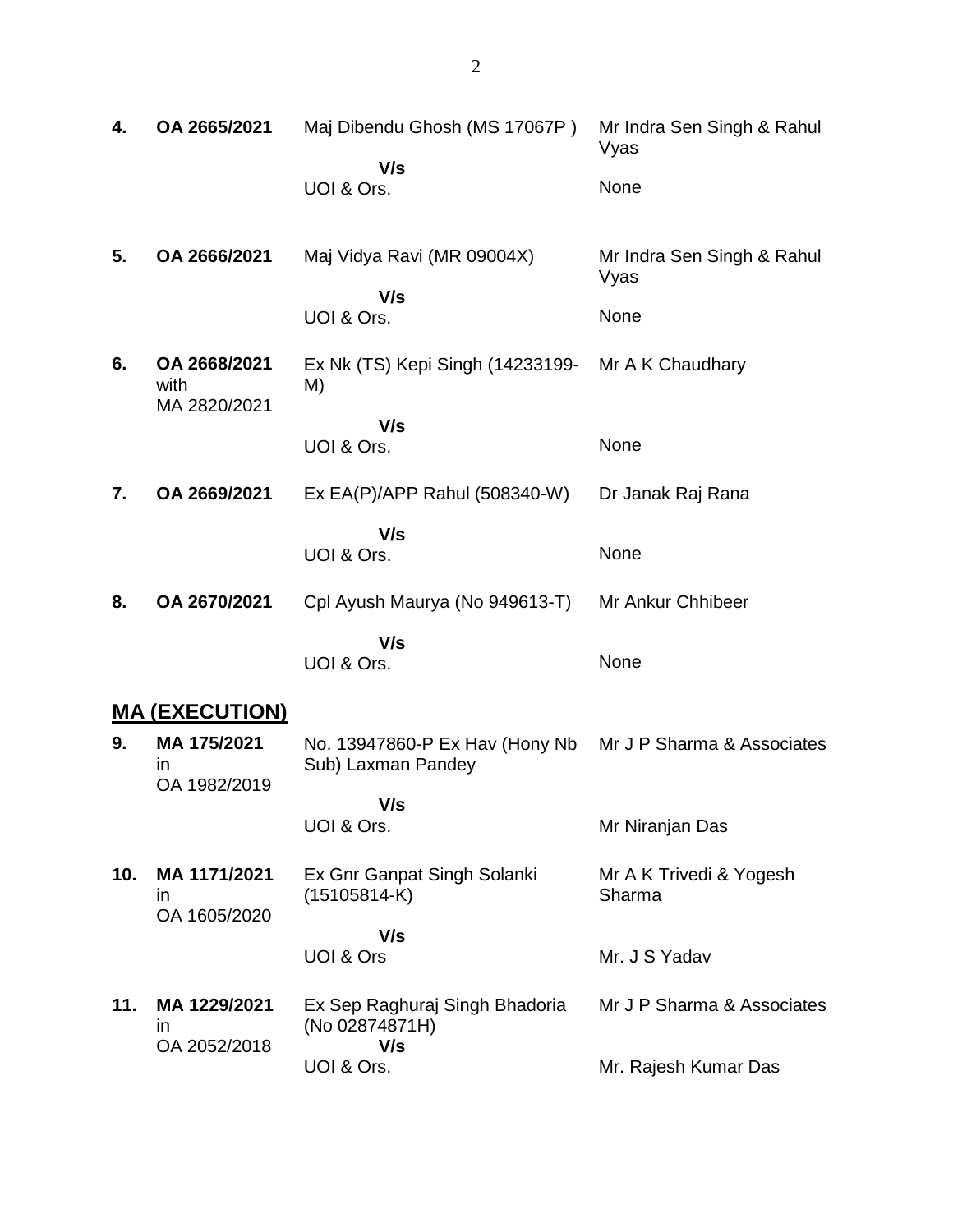| 12. | MA 1502/2021<br>in.<br>OA 174/2021 | Ex NK/DSC Shambhu Dutt (No<br>4175805M)<br>V/s | Mr US Maurya                    |
|-----|------------------------------------|------------------------------------------------|---------------------------------|
|     |                                    | UOI & Ors                                      | Mr. Neeraj, Sr CGSC             |
|     | <u>MA (OTHERS)</u>                 |                                                |                                 |
| 13. | MA 2701/2021<br>in.                | Ex Sgt V K Sharma $(797443)$                   | Mr Anand Kumar                  |
|     | OA (Appeal)<br>1047/2021           | V/s<br>UOI & Ors                               | Mr. Anil Gautam                 |
| 14. | MA 2778/2021<br>ın                 | Maj Ashish Tiwari (IC 69018 F)                 | Mr Ajit Kakkar                  |
|     | OA 2426/2019                       | V/s<br>UOI & Ors                               | Dr. Vijendra Singh Mahndiyan    |
| 15. | MA 2787/2021<br>ın                 | Maj Ankit Gupta (Retd) (DS-<br>12277L)         | Mr Simarpal Singh Sawhney       |
|     | OA 436/2019                        | V/s<br>UOI & Ors                               | Mr JS Rawat                     |
| 16. | MA 2814/2021<br>ın                 | (700437) JWO Balwant Singh<br>(Retd)           | Mr Manoj Kumar Gupta            |
|     | OA 1373/2021                       | V/s                                            |                                 |
|     |                                    | UOI & Ors                                      | Mr. Rajesh Kumar Das            |
| 17. | MA 2815/2021<br>ın                 | IC-58128W Lt Col Praveen Kumar                 | Mr S S Pandey & Associates      |
|     | OA 1863/2018                       | V/s<br>UOI & Ors.                              | Mr. Anil Gautam                 |
| 18. | MA 2816/2021<br>in.                | IC-50350H Col Harinder Singh<br>Sidhu          | Mr S S Pandey & Associates      |
|     | OA 1757/2018                       | V/s                                            |                                 |
|     |                                    | UOI & Ors                                      | None                            |
| 19. | MA 2817/2021<br>in.                | JC-281318Y Sub V Subramanian<br>(Retd)         | Mr B P Vaishnav &<br>Associates |
|     | OA 2354/2021                       | V/s<br>UOI & Ors                               | Mr Ashok Chaitanya              |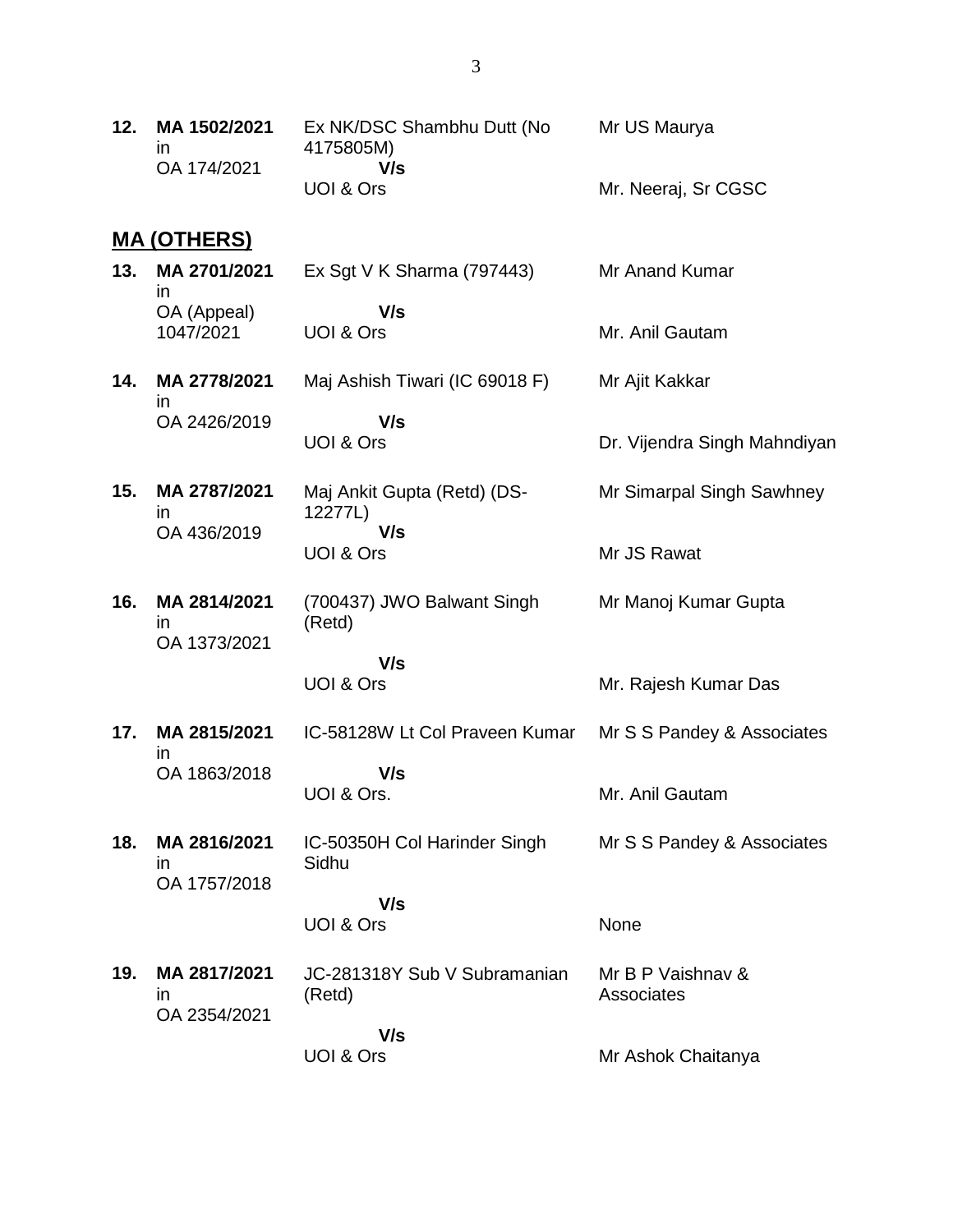| 20. | MA 2821/2021 | Ex Sgt Anil Kumar (793455 K) | Mr Gyan Chandra Tripathi |
|-----|--------------|------------------------------|--------------------------|
|     | OA 1056/2021 | V/s                          |                          |
|     |              | UOI & Ors                    | Mr. Rajeev Kumar         |

# **Pleadings Not Complete**

| 21. | OA 530/2020                         | JC-761890N Sub M/Tech (GUN) M Mr. S S Pandey & Associates<br>Subramani (Retd.)<br>V/s     |                                                                             |
|-----|-------------------------------------|-------------------------------------------------------------------------------------------|-----------------------------------------------------------------------------|
|     |                                     | UOI & Ors.                                                                                | Mr. Rajeev Kumar                                                            |
| 22. | OA 556/2020                         | Sub (Hony Capt) M/Tech (SA) Vijay Mr SS Pandey & Associates<br>Singh (Retd) (JC 761176 N) |                                                                             |
|     |                                     | V/s<br>UOI & Ors.                                                                         | None                                                                        |
| 23. | OA 259/2021                         | Lt Cdr Arun Kumar VD (42943-Y)                                                            | Mr Indra Sen Singh & Kirtika<br>Chhatwal                                    |
|     |                                     | V/s<br>UOI & Ors.                                                                         | Mr Harish V Shankar R-1 to<br>R-4, None for R-5 & Jasman<br>S Sethi for R-6 |
| 24. | OA 304/2021                         | Sgt Prashant Kaushik (902170-A)                                                           | Mr Ajit Kakkar & Associates                                                 |
|     |                                     | V/s                                                                                       |                                                                             |
|     |                                     | UOI & Ors.                                                                                | Mr. Anil Gautam                                                             |
| 25. | OA 672/2021<br>with<br>MA 1762/2021 | (IC-47908 F) Col Ran Singh Dudee Mr Rajiv Manglik<br>(Retd)<br>V/s                        |                                                                             |
|     |                                     | UOI & Ors.                                                                                | Gp Capt Karan Singh Bhati,<br>Sr CGSC                                       |
| 26. | OA 1438/2021<br>with                | (WS 00967H) Maj S Eswari                                                                  | Mr S S Pandey & Associates                                                  |
|     | MA 2767/2021                        | V/s<br>UOI & Ors.                                                                         | Mr. Satya Ranjan Swain                                                      |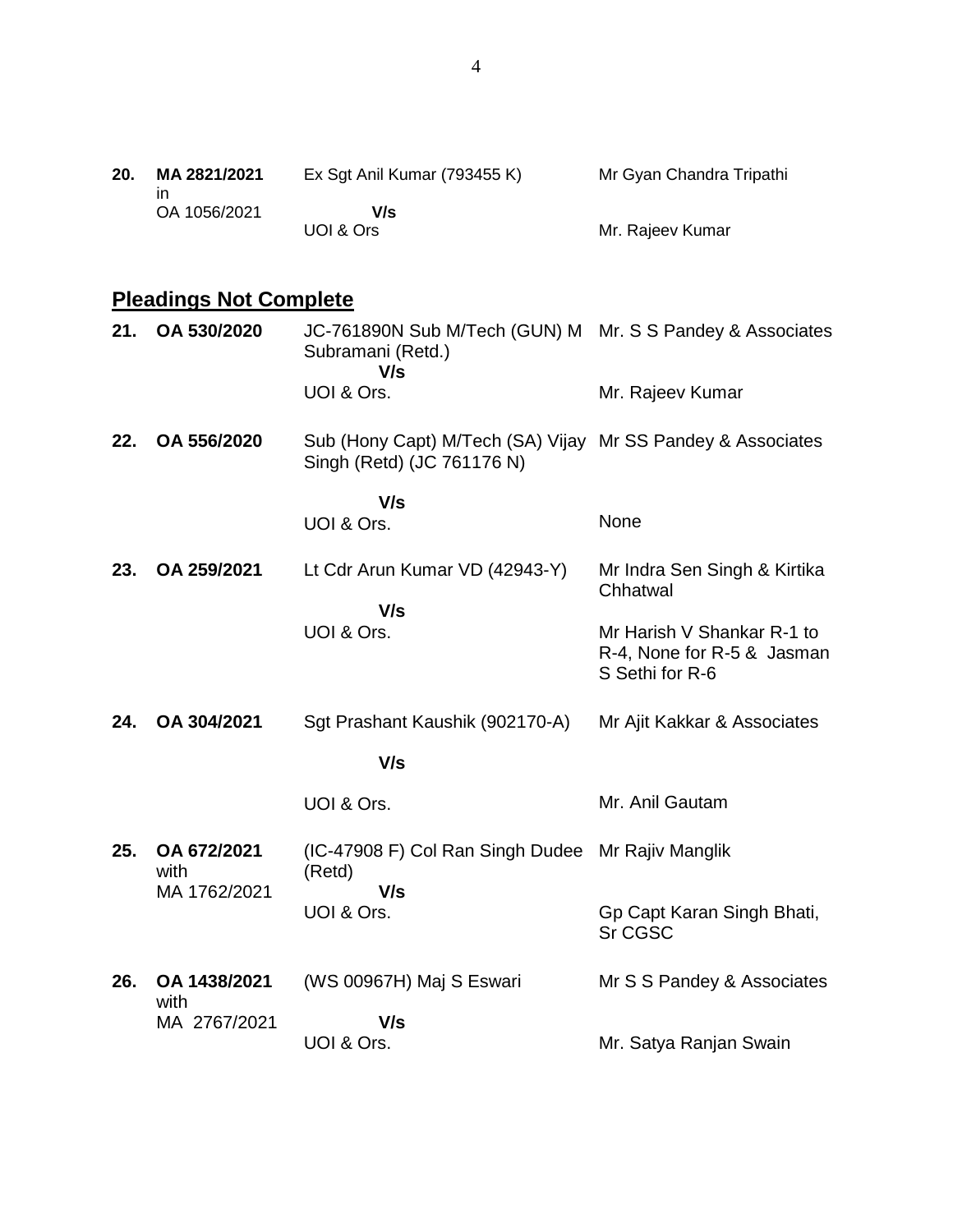### **FOR FINAL HEARING**

| 27. | OA 159/2017                        | Nb Sub Vinod Prasad                                                                | Mr. S S Pandey                |
|-----|------------------------------------|------------------------------------------------------------------------------------|-------------------------------|
|     |                                    | V/s<br>UOI & Ors.                                                                  | Mr. Avdhesh Kumar Singh       |
| 28. | OA 2393/2019<br>with               | Cdr Ravi Saini (51622-Y)                                                           | Mr. Ankur Chhibber            |
|     | MA 1897/2021                       | V/s<br>UOI & Ors.                                                                  | Mr Harish V Shankar for R 1-3 |
| 29  | OA 527/2020<br>with<br>MA 519/2021 | Sub Devendra Singh Bisht (Retd)<br>(JC 377485 M)<br>V/s                            | Mr SS Pandey & Associates     |
|     |                                    | UOI & Ors.                                                                         | Ms. Jyotsna Kaushik           |
| 30. | OA 529/2020                        | Sub (Hony Lt) M Tech (NW) Pradip<br>Kumar Srivastava (Retd) (JC<br>761046L)<br>V/s | Mr SS Pandey & Associates     |
|     |                                    | UOI & Ors.                                                                         | Mr. Arvind Patel              |
| 31. | OA 540/2020<br>with                | JC-380401Y Sub Raj Kishore<br>Mahto<br>V/s                                         | Mr. SS Pandey & Associates    |
|     | MA 1473/2020                       | UOI & Ors.                                                                         | Mr. V S Tomar                 |

## **THE FOLLOWING CASES SHALL BE TAKEN THROUGH PHYSICAL HEARING AT 2.00 PM FOR FINAL HEARING**

| 32.         | OA 223/2017<br>with | Wg Cdr Arun Dikshit                         | Mr UK Shandilya                       |
|-------------|---------------------|---------------------------------------------|---------------------------------------|
|             | MA 1233/2017 &      | V/s                                         |                                       |
|             | 1234/2017           | UOI & Ors.                                  | Gp Capt Karan Singh Bhati,<br>Sr CGSC |
| <b>WITH</b> |                     |                                             |                                       |
| 33.         | AT 26/2018          | Ex Wg Cdr Arun Kumar Dikshit<br>$(22265-G)$ | Mr. U K Shandilya                     |

 **V/s** UOI & Ors

Gp Capt Karan Singh Bhati, Sr. CGSC